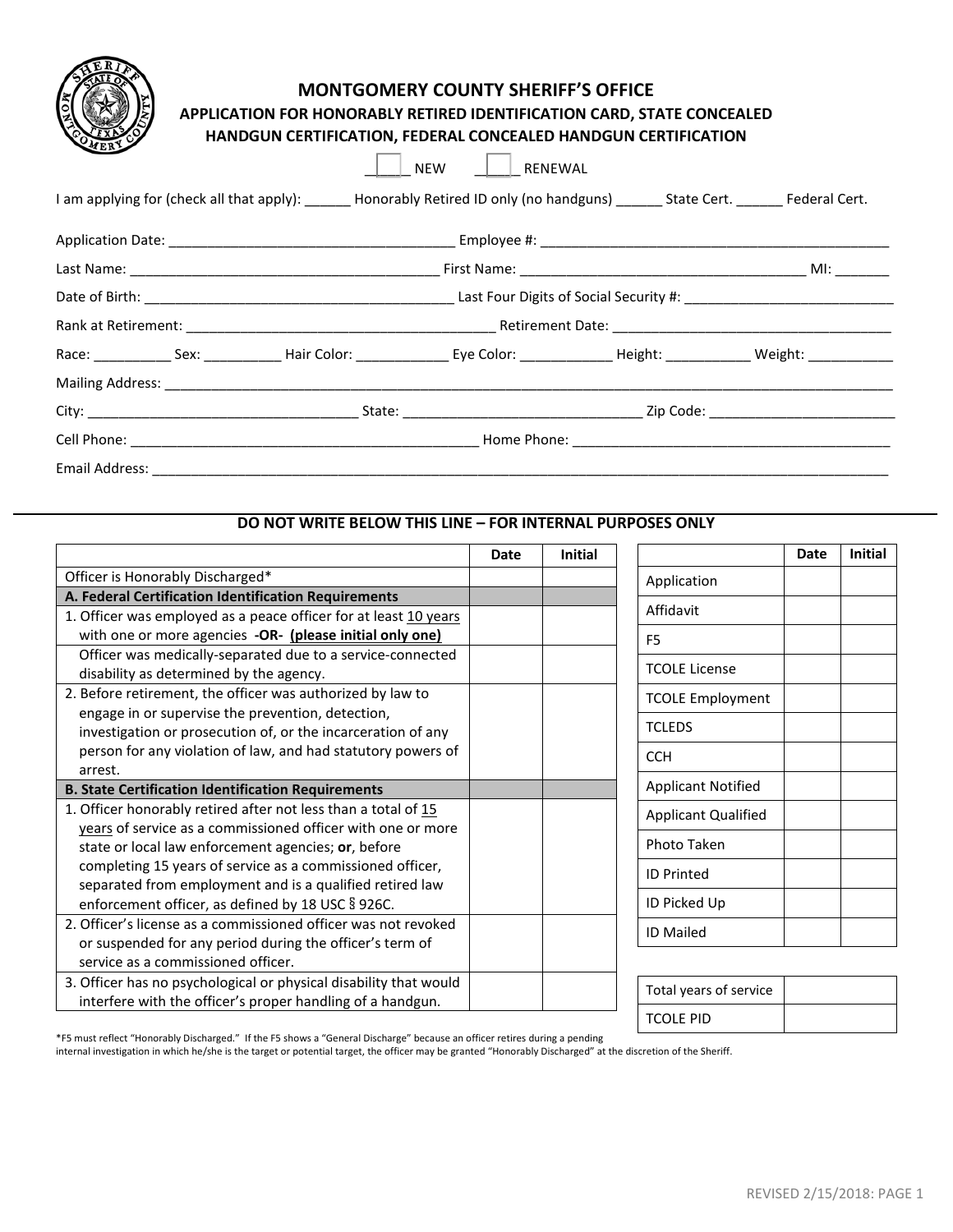

# **AFFIDAVIT FOR HONORABLY RETIRED IDENTIFICATION CARD, STATE CONCEALED HANDGUNCERTIFICATION, FEDERAL CONCEALED HANDGUN CERTIFICATION**

State of Texas, County of Montgomery

Before me, the undersigned authority, \_\_\_\_\_\_\_\_\_\_\_\_\_\_\_\_\_\_\_\_\_\_\_\_\_\_\_\_\_\_\_\_\_\_\_\_\_ personally appeared who made this

Affidavit and, on Oath, states the following:

| Complete this section if you are applying for State/Federal Handgun Certifications or an Honorably Retired ID.                  |
|---------------------------------------------------------------------------------------------------------------------------------|
| (please review and write your first and last initial next to each statement that is true)                                       |
| I did not retire in lieu of any disciplinary action and I separated in good standing.                                           |
| I am entitled to receive a pension based on my years of service with the Montgomery County Sheriff's Office.                    |
| I did not elect to have my pension contributions refunded and will be receiving a monthly payment upon retirement.              |
| I have not been arrested, charged, or convicted of a crime since retiring from the Montgomery County Sheriff's Office.          |
| Complete this section if you are applying for State and/or Federal Handgun Certifications.                                      |
| (please review and write your first and last initial next to each statement that is true)                                       |
| I am not currently serving as an elected, appointed, or employed peace officer. If I accept employment as a full-time,          |
| part-time or reserve officer in the future, I will immediately return my Honorably Retired identification card containing       |
| State/Federal Certifications to the Sheriff or his designee.                                                                    |
| I have no psychological or physical limitations that would interfere with the proper handling of a handgun.                     |
| I am capable of exercising sound judgement with respect to the proper use and storage of a handgun.                             |
| I understand that I must meet and follow all procedures established by the Montgomery County Sheriff's Office in                |
| order to obtain the State and/or Federal Handgun Certifications.                                                                |
| I understand that I am solely responsible for reviewing and complying with all local, State and Federal concealed               |
| handgun laws.                                                                                                                   |
| I am not prohibited under any law from carrying a firearm.                                                                      |
| My license as a commissioned officer has never been revoked or suspended.                                                       |
| I have not made any material misrepresentation or failed to disclose any material fact, in my request for certification         |
| as an honorably retired peace officer.                                                                                          |
|                                                                                                                                 |
| I have fulfilled all the eligibility requirements under state law, Section 1701.357 of the Occupations Code, including: (please |
| initial only one)                                                                                                               |
| I have honorably retired after 15 years of service as a commissioned peace officer with one or more state or local              |
| law enforcement agencies.                                                                                                       |
| I am a qualified retired law enforcement officer as defined by 18 USC § 926C.                                                   |
|                                                                                                                                 |
| I have fulfilled all the eligibility requirements listed under federal law, 18 USC section 926(c), as defined by the Law        |
| Enforcement Officers Safety Act of 2004 and the Law Enforcement Officers Safety Act Improvements Act of 2010, including:        |
| I separated from service in good standing from the Montgomery County Sheriff's Office and have either (i) at least 10           |
| years of cumulative service as a commissioned law enforcement officer, or (ii) separated in good standing with a                |
| service-connected disability other than mental instability.                                                                     |

\_\_\_\_\_\_\_\_\_\_\_\_\_\_\_\_\_\_\_\_\_\_\_\_\_\_\_\_\_\_\_\_\_\_\_\_\_\_\_\_\_\_\_\_\_\_\_\_\_\_\_\_\_\_\_\_ Applicant's Signature

SWORN TO and SUBSCRIBED before me this \_\_\_\_\_\_\_\_\_\_\_\_ day of \_\_\_\_\_\_\_\_\_\_\_\_\_\_\_\_\_\_\_\_\_\_\_\_\_\_\_\_\_\_\_\_\_, 20 \_\_\_\_\_\_\_\_\_\_\_\_\_.

(Seal) \_\_\_\_\_\_\_\_\_\_\_\_\_\_\_\_\_\_\_\_\_\_\_\_\_\_\_\_\_\_\_\_\_\_\_\_\_\_\_\_\_\_\_\_\_\_\_\_\_\_\_\_\_\_\_\_

Notary Public in and for the State of Texas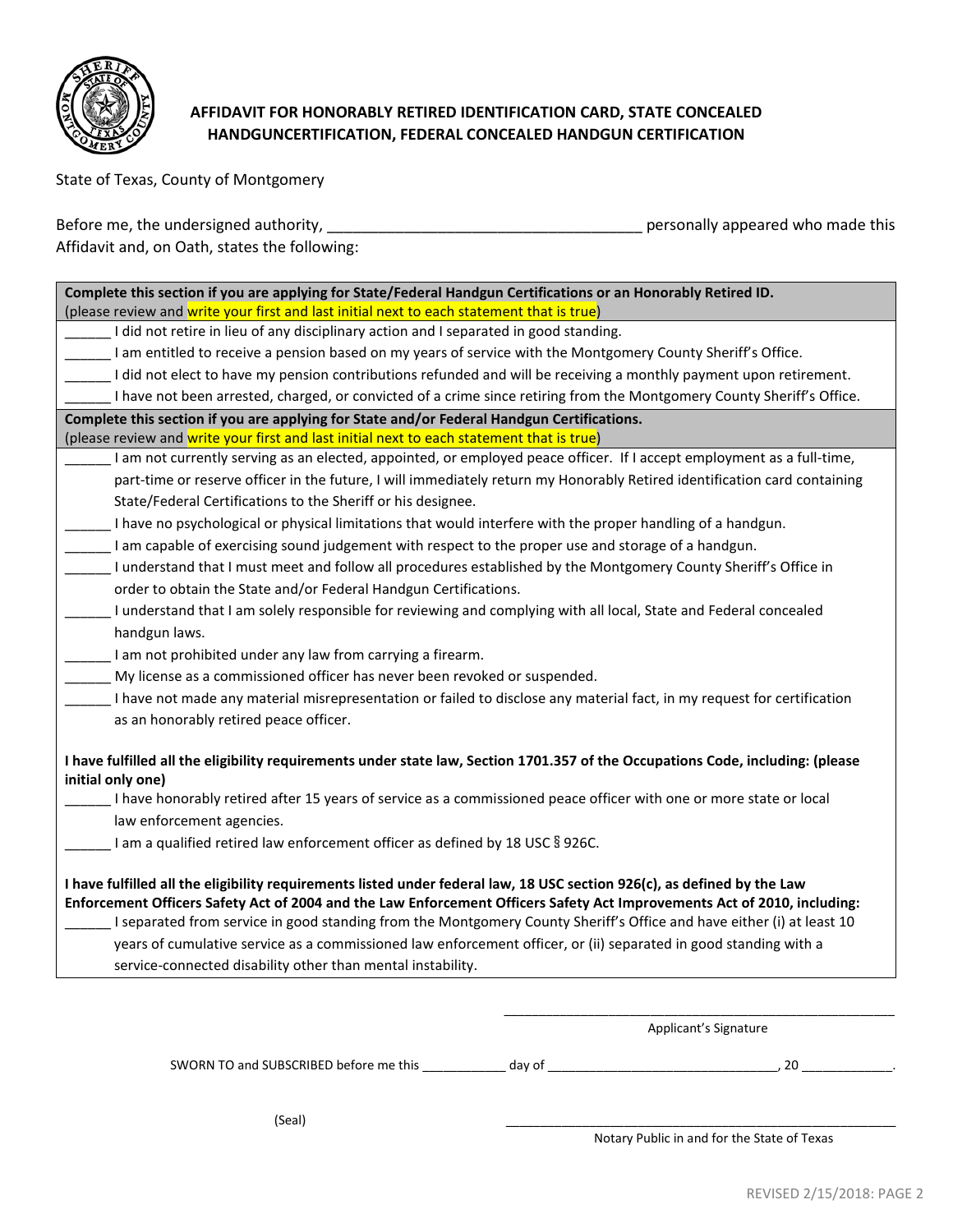

# **FREQUENTLY ASKED QUESTIONS FOR STATE & FEDERAL HANDGUN CERTIFICATIONS**

#### **Q: What forms should I fill out for the State/Federal handgun certifications and where do I get the forms?**

A: You will need to complete both the application and affidavit.

- **Q: Do I have to have the affidavit notarized prior to submission for my ID?**
- A: Yes.

## **Q: Where do I mail the forms for the State/Federal handgun certifications?**

A: Montgomery County Sheriff's Office 1 Criminal Justice Drive Conroe, Texas 77301 Attn: Homeland Security Division

#### **Q: For my State/Federal handgun certifications, do I have to submit the forms before I qualify?**

- A: Yes. You should not qualify until you have been notified by the Homeland Security Division. Once your application is received and a background check completed, the Homeland Security Division will contact you to set up your qualification date and time.
- **Q: I can't find my old Retired ID Card, what do I need to do?**
- A: You will be required to file an offense report and advise the Homeland Security Division of the loss and the case number.

#### **Q: If I want to carry a revolver and a semi-automatic, do I need to qualify with each handgun?**

A: You should qualify with the type of weapon you would like to carry. For instance, if you qualify with a semiautomatic, your certification will cover all semi-automatics. If you want to carry revolvers and semi-automatics, you should qualify with one semi-automatic and one revolver. You do not need to qualify with multiple weapons of the same type.

#### **Q: How often do I need to take an ID photo and what should I wear for the photo?**

A: A new photo is required for each issuance / renewal. Dress is business casual.

# **Q: I am retired from the Montgomery County Sheriff's Office but am now working as a commissioned officer for another agency; can I get an Honorably Retired Identification Card, State and/or Federal handgun certifications?**

A: If you are currently employed as a commissioned officer for another agency/company, you are only eligible to receive the Honorably Retired Identification Card. However, you may be eligible for the State and/or Federal certifications once you are no longer employed as a commissioned officer.

#### **Q: If I don't want to qualify, can I still be eligible for an Honorably Retired Identification Card?**

A: Yes but it will not include the State and/or Federal certifications that authorize you to carry a firearm.